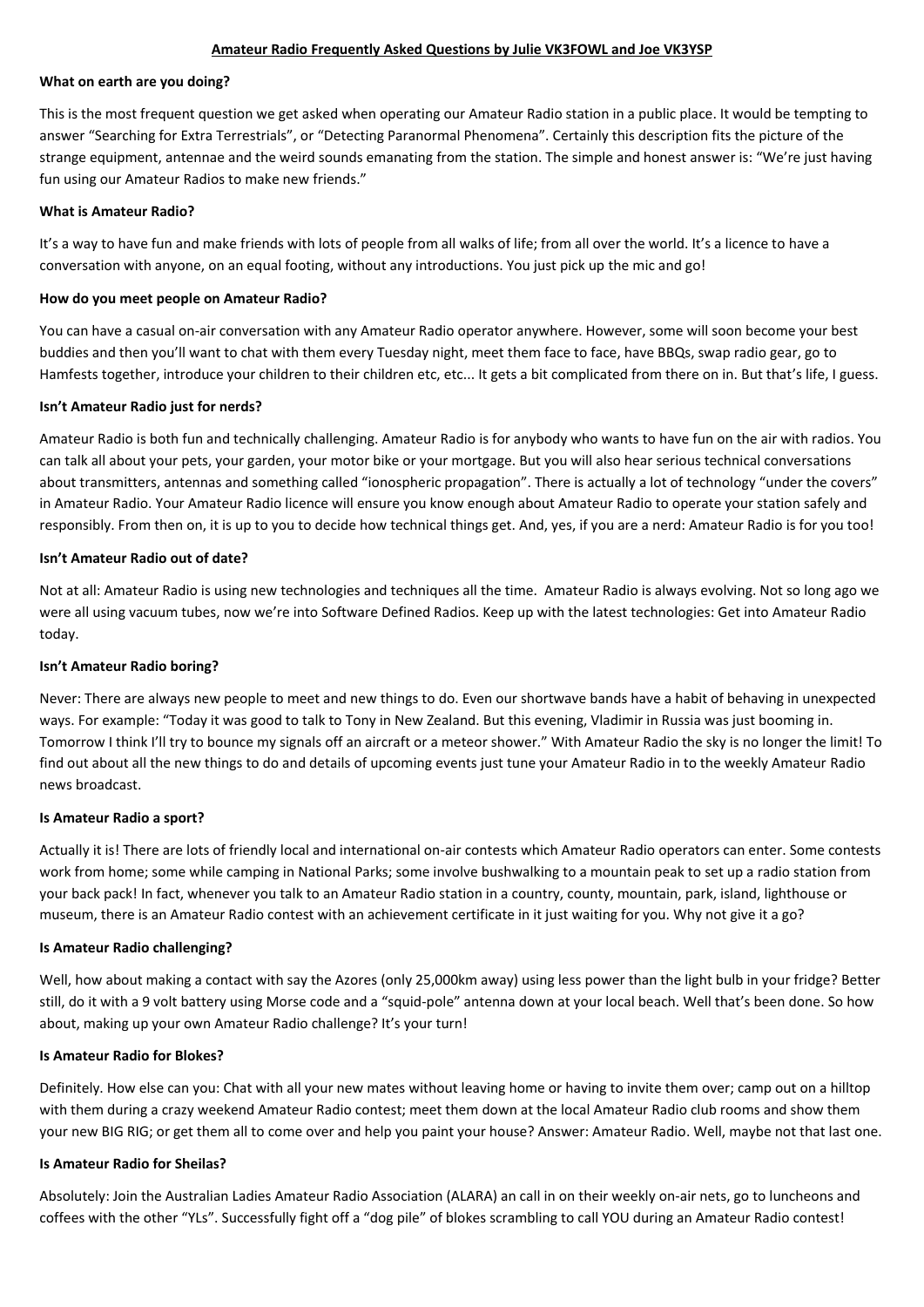### **Is Amateur Radio for Kids?**

You bet! Show your friends your new Hand Held radio and call sign. Of course it is bigger and much more powerful than a mobile phone. That's because you can broadcast to Amateur Radio operators anywhere with it. Talk to other Amateur Radio operators on-theair as an equal, because now you've got your Amateur Radio licence too. Show the old-timers a thing or two about making hundreds of contacts during an Amateur Radio contest. You can do it too and it's fun!

## **Is Amateur Radio for Retirees?**

You can never be bored or alone at home with Amateur Radio – it's a fact. Many operators as they get older never put down the mic: Even in their beds at a retirement home! There are many Amateur Radio operators in your age group right now and many are new to the hobby, just like you. Why not re-invent yourself with Amateur Radio? Challenge yourself to get on the air. You can join a net or even start your own net. Meet new friends and talk about old times. You'll find people who were in the same line of work as you and people like you who want to do something different in their retirement. Learn new stuff at the Amateur Radio club rooms and pass on some of your own life-long skills to the younger ones.

# **Is Amateur Radio accessible to the Handicapped?**

Yes. Join with many others who find that Amateur Radio is a liberating experience with equal opportunities for all. Travel the world through Amateur Radio - it is a lot safer than crossing the road.

### **Is Amateur Radio for Rocket Scientists?**

Yes. In fact many Amateur Radio operators have built their own rocket, helium balloon or kite etc and sent it aloft with real-time GPS tracking and Amateur Radio telemetry systems. The question is, why haven't you?

# **Can anyone become an Amateur Radio operator?**

Yes, there are no age-limits or barriers. Just get your licence and go for it.

# **How do you become an Amateur Radio operator?**

All it takes is a fun weekend group training session (\$35); often with lunch and afternoon tea provided. Read the book "Your Entry into Amateur Radio" (\$26). Pass a simple multi-choice test and a practical on-air assessment (\$70). Pay an annual licence fee (\$73), get your own call sign (\$5) and you're good to go! In fact it is much easier and cheaper than getting a motorcar licence! You don't even need a radio.

# **Why not just use a mobile phone?**

- (a) Because you can't fit 3 million new contacts into your mobile phone;
- (b) because your telephone company charges you to make a call, and more for time and long distance;
- (c) because it is your right (not a privilege) to communicate by your own means despite your telephone company's marketing strategy; And finally
- (d) do not expect your mobile phone to work during periods of civil unrest, a natural disaster, poor network coverage or network congestion. You can, however, always depend on your Amateur Radio station because you built it yourself and it just works.

# **Why not just chat on the Internet?**

Because on the Internet you can never be sure who you are talking to or which way the conversation may turn at any moment. It is a real security concern. However, Amateur Radio operators are bound by their own code of practice as well as the Radio Communications Act. All radio conversations are public and in the open. Unacceptable on-air behaviour is swiftly dealt with or reported. Amateur Radio operators are licenced by the Australian Communications and Media Authority and are registered so you can easily verify their identity.

#### **Do you have to buy an Amateur Radio to use Amateur Radio?**

Not really. You could just use a smart phone app called Echolink to get on the air. But having your own radio is even more fun. It can be inexpensive and it doesn't rely on your phone company or the Internet.

#### **How much do Amateur Radios cost?**

From \$50 for a hand-held VHF/UHF transceiver, often provided with many features not found in similar CB or commercial radios.

#### **Do you need to have a big ugly antenna at home?**

No. A small vertical whip or a 20m long wire antenna will work just fine. Anyway, who said antennas were ugly? To Amateur Radio operators they are more like status symbols! The bigger the better, I say (STCA).